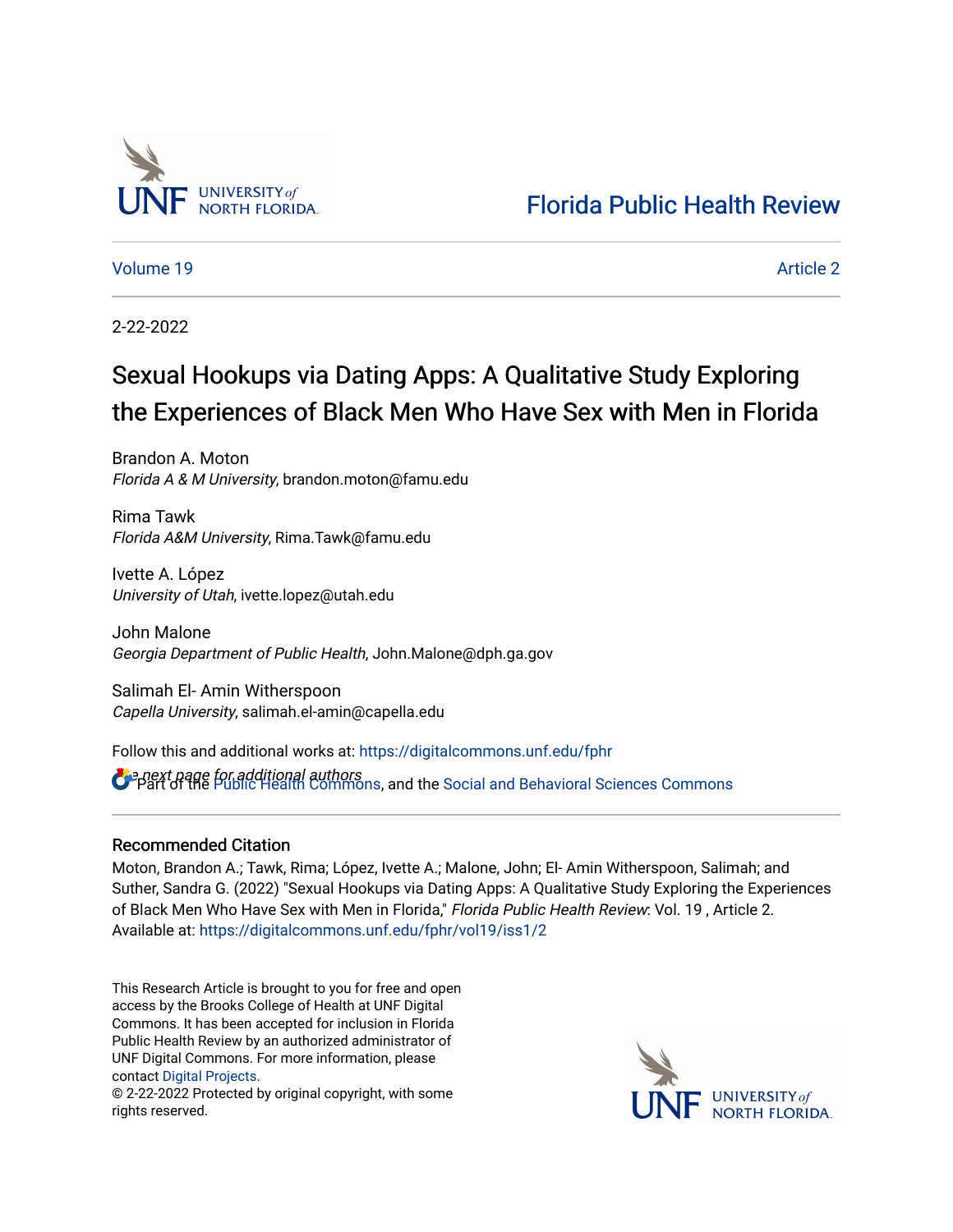### Sexual Hookups via Dating Apps: A Qualitative Study Exploring the Experiences of Black Men Who Have Sex with Men in Florida

### Authors

Brandon A. Moton, Rima Tawk, Ivette A. López, John Malone, Salimah El- Amin Witherspoon, and Sandra G. Suther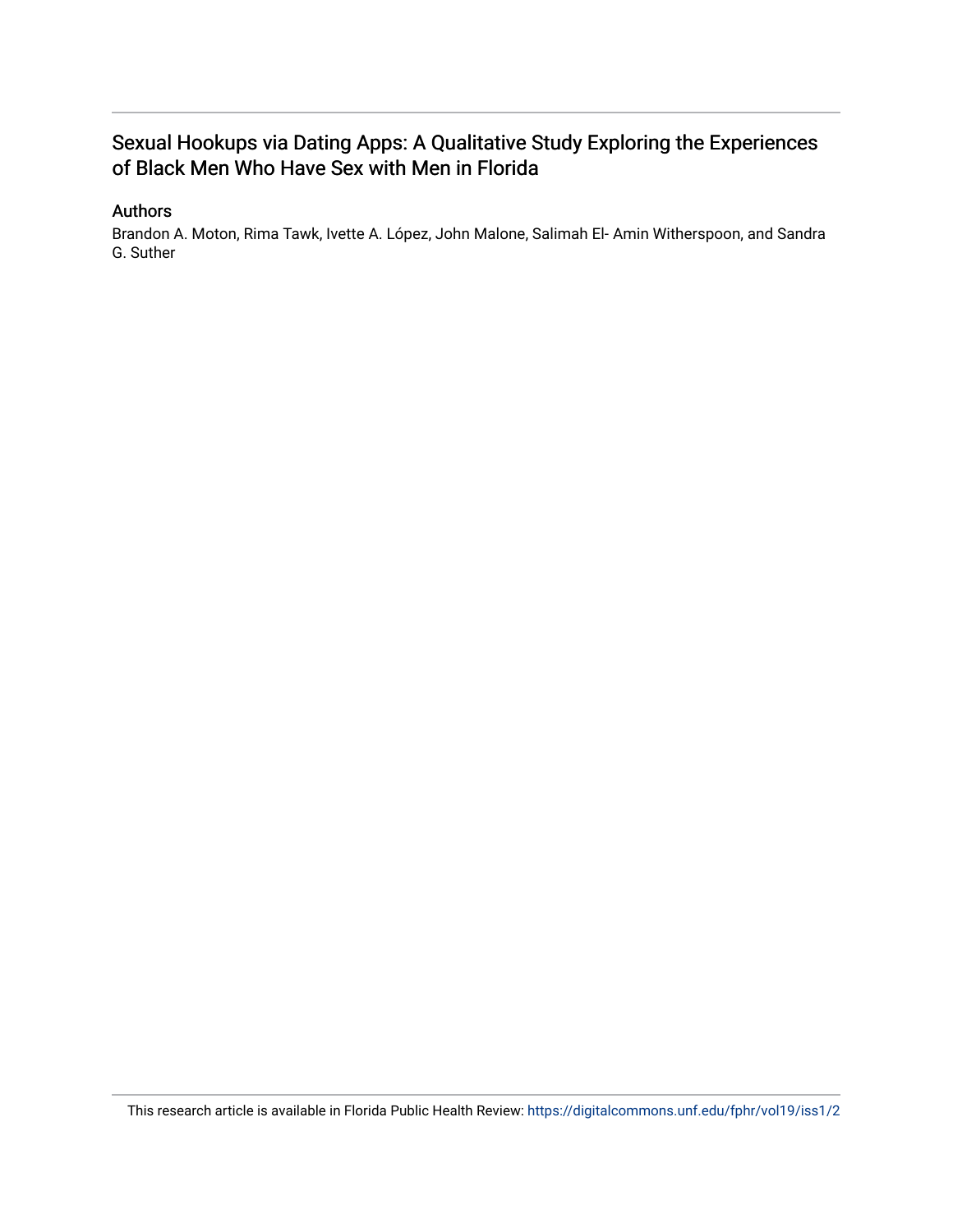# SEXUAL HOOKUPS VIA DATING APPS: A QUALITATIVE STUDY EXPLORING THE EXPERIENCES OF BLACK MEN WHO HAVE SEX WITH MEN IN FLORIDA

**Brandon A Moton, DrPH, MPH Rima Tawk, PhD Ivette Lopez, PhD, MPH John Malone, Ed, MAE Slimah El-Amin-Witherspoon, DrPH, MPH, CHES Sandra Suther, PhD**

Florida Public Health Review Volume 19 Page: 9-14 Published February 22, 2022

*Background: Sexual hookups via social media dating apps have been understudied among Black men who have sex with men (BMSM). Purpose: The objective of this qualitative study was to explore the role of dating apps on hookup culture and to describe the sexual experiences among BMSM in Florida. Specifically, this research delves into various sexual hookup themes. Methods: Seventeen semi-structured interviews were conducted with BMSM participants aged 18 to 25 in Florida who self-identified as frequent dating app users. A grounded theory approach was applied to thematically analyze the hookup encounters and the factors that drive these perceptions and experiences among BMSM. QSR NVIVO 12 was used to code, categorize, and collect emergent themes. Results: Three major themes emerged depicting the complexities of hookup culture using social media dating applications among BMSM. 1. Positive hookup experiences were linked to feelings of "no strings attached" to some participants, while others associated this positive experience to the use of alcohol and drugs; 2. Negative hookup experiences revolved around miscommunication on sexual roles, catfishing, and disclosure of HIV status; 3. Psychological aspects of hookups were centered on feelings of regret, disbelief, and disgust after a sexual hookup encounter. Discussion: Understanding BMSM hookup culture could aid in the development of prioritized evidence-based interventions for behavioral change to improve safer sexual health encounters among this vulnerable population*

**Introduction |** Hookup culture is increasingly becoming engrained in popular culture and signals a shift from traditional sexual practices. The literature classifies hookup culture ranging from behaviors such as, kissing, petting, oral sex, and intercourse that occurs outside of a relationship.1 A very high prevalence of hookups ranging from 65% to 85% was consistently found among both male and female college-aged students.3,4 Moreover, there remains notable gaps in the literature depicting the prevalence of hookup encounters among blacks who identify as gay.

The explosion of social media applications in the late 2000s transformed men who have sex with men (MSM) hookup encounters, from a chance meeting in bars and sex shops to orchestrated meetups while sitting on the couch made possible by technology.<sup>4</sup> In a large three- city study, 205 (MSM) were reported to have spent, on average, 34 hours per week on social media sites. Little over half had arranged sexual hookups online in the previous 3 months.<sup>5</sup> Such trends in concert with other factors have led to adverse sexual

health outcomes among gay men. In the context of sexual health, this new social trend is a public health concern. Early analysis has indicated individuals who used social media applications for hooking up had greater odds of testing positive for STIs/HIV than those who met traditionally, including MSM.<sup>6</sup>

Extant research has revealed predominant end-users of online apps are between the ages of 12-29 years old.7 Confidentiality accompanied by using direct messaging has fueled hookup culture prevalence among this age group. Many of these social media apps are being used to facilitate hookups especially among disenfranchised populations who are usually afraid of discrimination and rejection by their peers. However, there remains notable gaps in research. Formative research has not explored the differences in the association between the use of social media applications and adverse health outcomes as it relates to black gay men.<sup>5</sup> Moreover, research has revealed, African- Americans are detailed to spend more time on social media applications compared to the general adult population.8 Additionally, the Lesbian, Gay,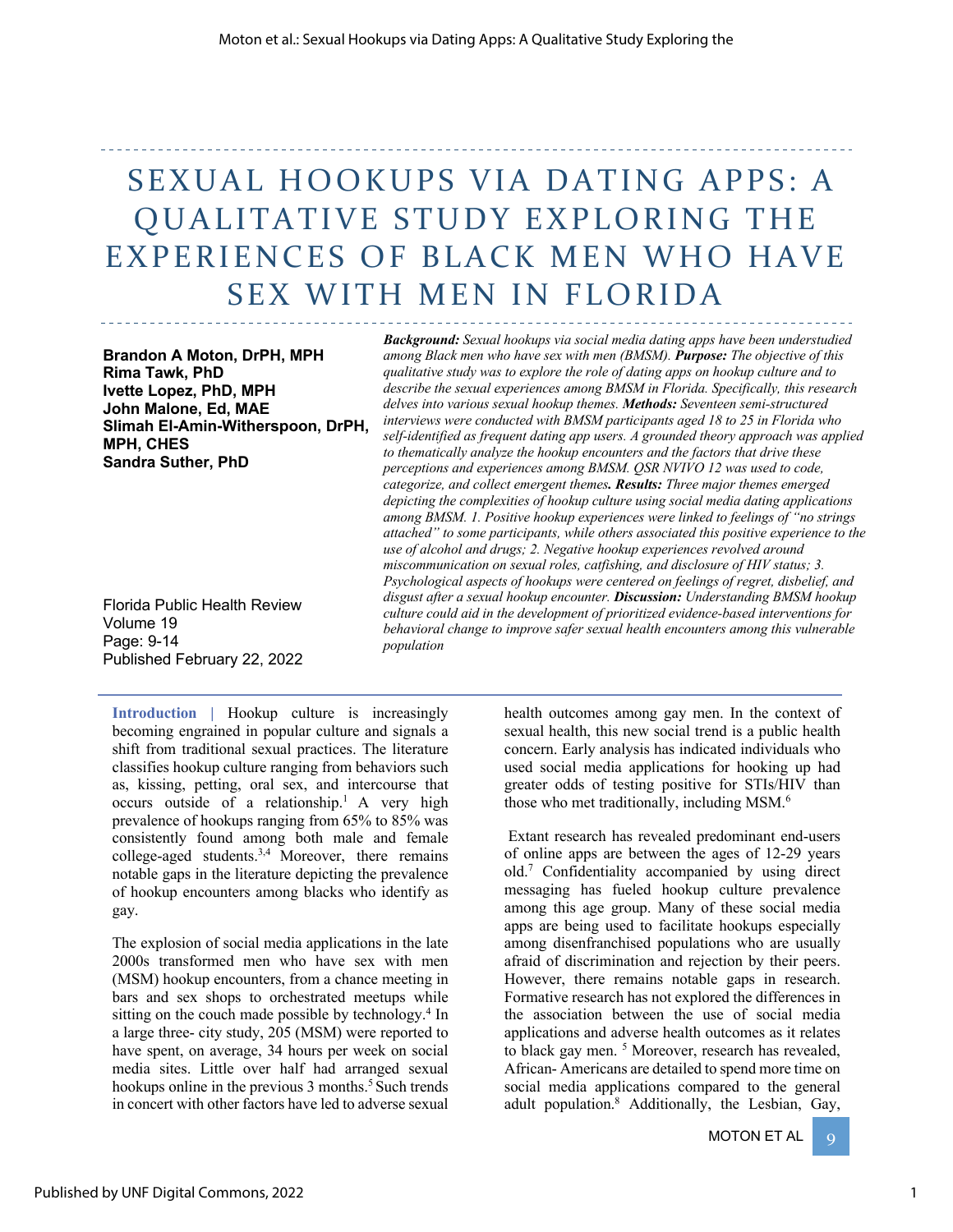Bisexual, Transgender, and Queer (LGBTQ) community utilizes social media applications more than heterosexual cohorts.8

It is well documented in the literature that Black men who have sex with men (BMSM) are disproportionately impacted by HIV/AIDS and remain at substantial risk for other adverse health outcomes.<sup>9</sup> Gay, Bisexual, and other MSM accounted for roughly 2 percent of the population in the US, however, they accounted for 63 percent of newly diagnosed HIV cases.9 The HIV/AIDS epidemic seems to go unaddressed in this population, by public health efforts as compared to their counterparts. If trends persist, 50 percent of BMSM will be diagnosed with HIV over their lifetime. 10 Geographical disparities reveal that those who reside in the southern region of the United States have an increased lifetime HIV diagnosis risk.<sup>10</sup> Increases in other STIs among BMSM include gonorrhea, chlamydia, primary and secondary syphilis, which remain a reoccurring public health threat. 9 Several factors related to individuals' sexual behaviors, networks, sexual partners, and stigma are drivers of high STI incidence rates among BMSM.<sup>11</sup>

Yet, there is a paucity of research that has examined the hookup experiences of BMSM using social media dating applications. This population is often mistrustful of divulging personal sexual health history to research investigators. Given the considerable research that sheds light on hookup culture among heterosexual cohorts, there is a substantial gap in qualitative research designs that concentrates on the experiences of BMSM hookup culture. Therefore, the purpose of this study is to explore the sexual hookup experiences of BMSM via social media dating applications.

**Methods** | This study employed a grounded theory methodology developed by Glaser and Strauss. 12 A grounded theory approach allows for a deep and rich exploration of the connection between social media applications, hookup culture, and sexual health experiences. The grounded theory process allows for researchers to move in and out of the data collection and data analysis process.13 After obtaining IRB approval from the institution affiliated with the authors, qualitative data were collected through semistructured interviews. Each scheduled interview lasted between 30-45 minutes. Participants were audio-taped with their permission and each interview was carefully transcribed verbatim. Personal identifiers were removed, and interviewees were assigned a "reference code". Participants were required to sign a consent form before their participation in the study.

*Participant Recruitment.* A purposive snowballing sampling that involves asking interviewees to

nominate other potential candidates for interviewing was employed to recruit participants.<sup>14</sup> The target population for this study included (BMSM), or black men who identify as gay. The inclusion criteria of this study required each participant to have had prior hookup experience using any of the social media applications (Jack'd, Grindr, or Tinder). All participants had either current or prior use of the aforementioned applications. The age ranges of the study population were 18-25, but not exceeding 25 years of age, based on the inclusion criteria. A total of 17 BMSM between the ages of 18-25 were interviewed with a median age of 24, upon reaching theoretical saturation. Studies using a qualitative methodology have not established a set sample size to accomplish data saturation. Notably, a study conducted by Guest et al.  $(2006)^{15}$  infers those 12 interviews meet the threshold to achieve experimental saturation for sexual behavior research.

*Data Analysis.* QSR NVIVO™ 12 qualitative software was used to aid in data management and analysis. Two investigators assigned codes to the data extracted from the transcribed interviews. The codes were compared for differences to ensure the maintenance of inter-rater reliability and validity during the coding process. <sup>16</sup> After all codes were extracted from the data, categorization of the codes allowed the investigators to capture relevant themes from the data. Theoretical propositions were compared to emergent concepts, theories, or hypotheses of existing literature.<sup>17</sup>

An in-depth semi-structured interview guide was developed to further explore respondents' perspectives on an idea, program, or situation. After extensive consultation of individuals in the HIV/AIDS field, two research questions were developed: 1. What are the sexual hookup experiences of BMSM via social media dating applications? 2. How are the various themes of BMSM sexual hookup experiences categorized? Exploring the study participants' thoughts and behaviors allowed for a complete picture of the impact of these online applications on sexual health experiences among BMSM.

**Results |** A deep analysis of the research unveiled three major themes from the coding, categorizing, and theming iterative process.

- 1. Positive Hookup experiences
- 2. Negative Hookup experiences
- 3. Psychological aspects of hook-ups

Defining hookup experiences: Participants were asked, what does the word "hook-up" mean to you? Most of the interviewees responded with traditional sexual acts ranging from casual dates, "chillin" with a friend, kissing, oral sex, and penetrative sex. New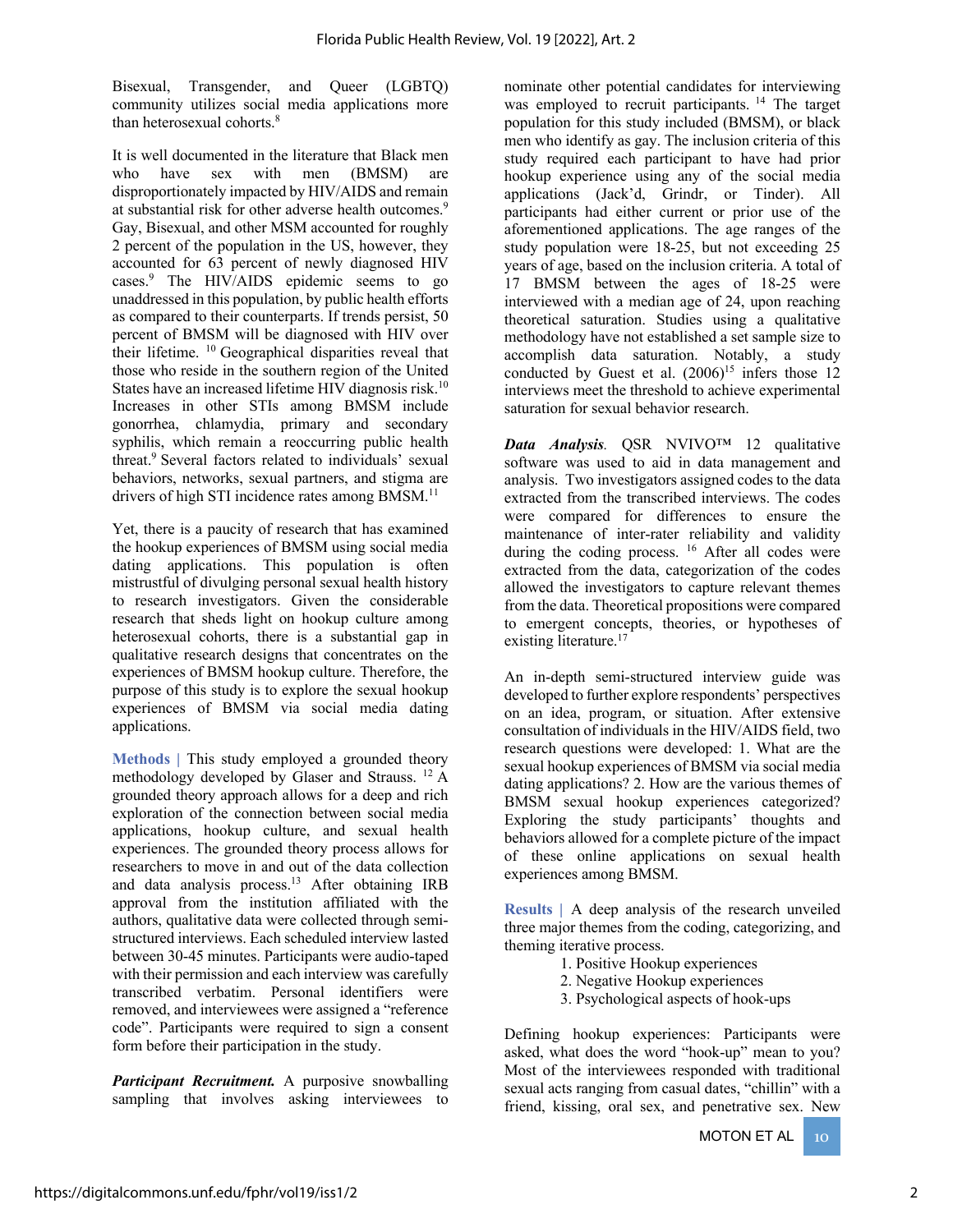practices of defining hookups arose, including using alcohol and drugs to facilitate hookup encounters. Two study participants defined hookups as:

*You meet someone, you guys might smoke together, might drink and then you do what you like to do and go your separate ways. -Participant Age 24*

*Having like casual sex, pretty much no strings attached, nothing after that. I mean there is the two parties decide they want to do something again… Anal sex, oral sex- Participant Age 25*

### *Theme 1 Positive Hookup Experiences*

Participants experienced an array of hookup experiences; however, most categorized their encounters as either a positive hookup experience or bad hookup experience. When asked what constituted a positive hookup experience most responses centered around sex, the actual encounter, also the use of alcohol, and drugs. (Figure 1, Word cloud Positive Hookup experiences). One participant referenced:

*I've had good experiences where I was hosted very well, I was shown through a guy's house, they would offer me water, drinks, anything like if I smoke, but I don't smoke and they offered me drinks, they will say oh, do you want to watch a movie, do you want like -- what do you want to do. -Participant Age 24* 

One participant noted the feeling of having "no strings attached" or not having to be connected to the person after the hookup experiences as an overall positive experience stating:

*The good thing about some hook-ups are that you have something with someone with no strings attached and they're not trying to run me down and be all over me*. *-Participant Age 24*

A subtheme of survival sex emerged from this research. Two interviewees reported hooking up as a means of "survival sex." Survival sex is the exchange of sex in return for material support and sometimes money. <sup>18</sup> The concept of survival sex in the gay community is prevalent and disproportionately impacts BMSM. When probed further on this phenomenon, one participant stated:

*Basically, what survival sex is for the people who are in really low situations like they're either homeless or they've been kicked out of the house and basically, they might be a little low on rent or something and they use sex as a means to like a transfer of goods or they're like courting sex with some thought of gain- Participant Age 23* 

### *Theme 2 Negative hookup experiences*

A few of the participants classified their experiences as negative or bad. Participants mentioned a variety of traditional negative experiences ranging from small male anatomy sizes, terrible sex, and disclosure of HIV status. With respect to terrible sex and not having a connection with a potential hook-up partner a participant stated:

*There have been a few bad hook-ups I'm not going to lie, where it's just you're not really connecting with the person or you're just really not that into it for some reason or it's just maybe the sex is bad and that's the reason. So those hook-ups have been a not a favorite obviously. – Participant Age 25* 

*I just had the urge to ask this guy are you HIV positive. And this was in between us like kissing and groping on each other stuff like that and I don't know, something just did not click and I was like – I don't know, I just asked him again and he was like oh, you know, if you want me to be honest with you and if you do not judge me so yes. - Participant Age 24* 

The respondents also mentioned the term "Catfished" explaining it as the intended hookup party's use of a fake identity profile to secure that encounter. Participants also mentioned their overall hookup experience as bad if the sex during their encounter was not pleasurable. (Figure 2, Word cloud Negative Hookup experiences)

*The bad has looked like I guess typically a lot of people probably say it is like oh, where you pull up and they do not look the same as they did in the picture. So, like catfishing." "The bad has been where it wasn't just the sex was actually bad. – Participant Age 24* 

### *Theme 3 Psychological Aspects of Hooking Up*

Interviewees were asked, "How did you feel after hooking up using any social media applications? The participants had a range of experiences from feelings of regret, which were associated with "bad feelings", "feeling disgusted" and disbelief of a hook-up occurring. Most respondents reported that they wished they had known their hook-up encounter longer before deciding to engage in intercourse. With respect to feelings of regret, some participants had an immense feeling of disbelief after a hook-up encounter. Terms to describe the interactions were disbelief, regret, guilt, and reconsideration. At least 11 of the 17 participants experienced feelings of regret after a hook-up.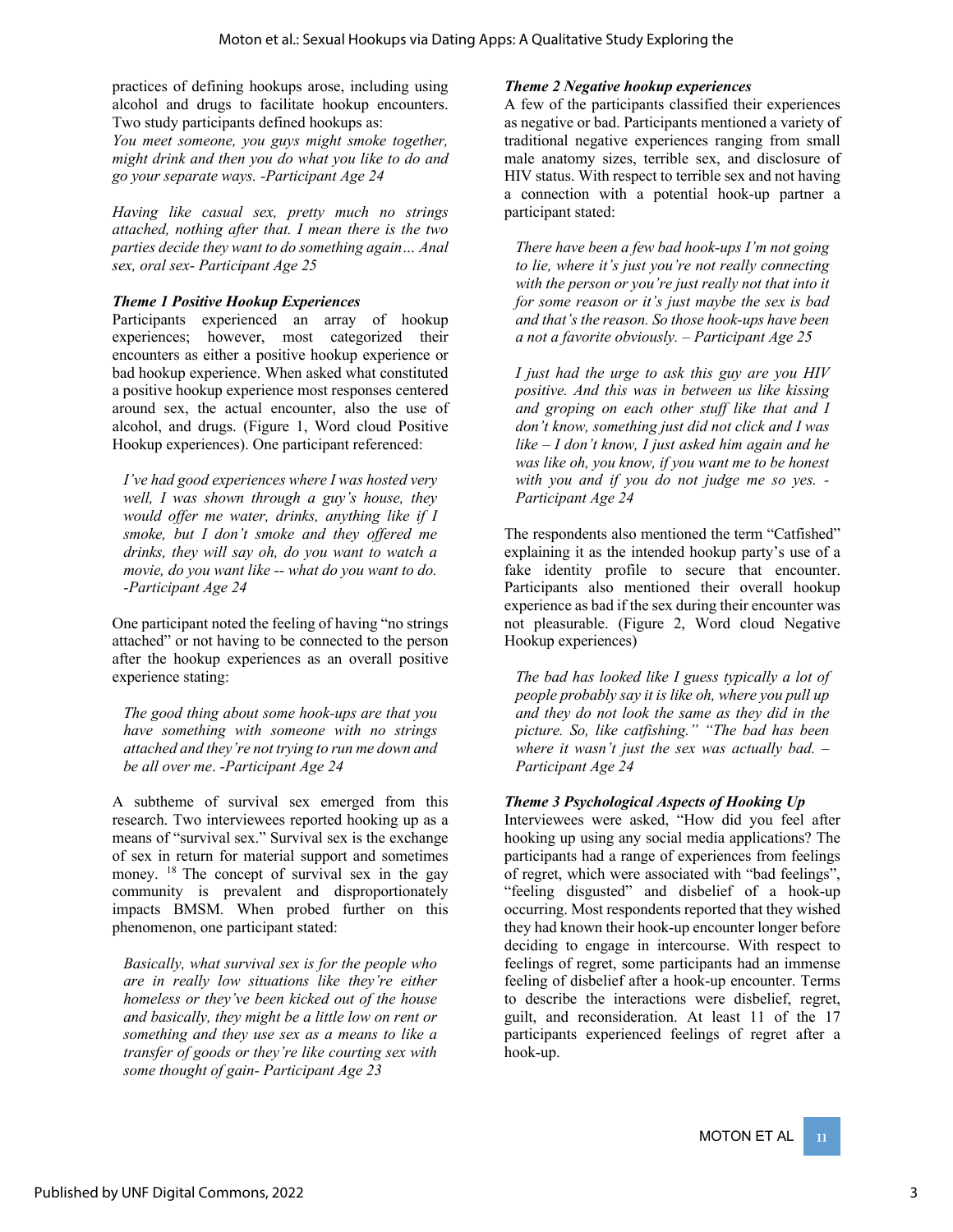To illustrate feelings of disbelief:

*Sometimes I'm like oh, my God, did I just do this, did I just hook-up with this person, I don't really know this person from a can of paint. – Participant Age 25* 

To illustrate feelings of regret:

*Immediately following that I felt regret a little bit, I guess I would say to myself because for the longest I thought of myself having sex after marriage or at least having sex when I am in a relationship. – Participant Age 20* 

To illustrate feelings of disgust:

*I feel disgusted. It depends on my connection with the person. For me that is what it's all about. - Participant Age 23* 

One participant described feeling psychologically overwhelmed and saddened to point of crying.

*I cried. Because I don't like sleeping with people that I don't know, or I much prefer a connection. I don't like to be like everybody else or I just don't like to participate in anything risky that I know that is wrong. I just wouldn't have done it. - Participant Age 24*

**Discussion |** The purpose of this study was to explore the role of social media applications and the experiences of BMSM who are end-users of the technology. Three major themes were extracted from the research including the positive hookup experiences, negative hookup experiences, and psychological aspects of hooking up. One unexpected theme of survival sex emerged depicting the complex experiences of hookups overall. The emergent themes from this research study are discussed further.

The results of this study unveil the intricate connection between positive and negative hookup encounters, and the psychological impacts individuals may experience. While often described as positive hookup encounters, participants in the study often had negatives experiences that would occur after a hookup encounter. The wide range of sexual behaviors accompanied by substance abuse can lead to significant risk of STIs/HIV, and overall adverse health outcomes. While drug use and other substance use may facilitate the ease of a hookup encounter using social media apps, this can ultimately lead to condomless sexual encounters, sexual violence, failure to discuss relevant sexual health history, and sexual exploitation.

The unexpected subtheme of survival emerged as both a positive and negative hookup experience, both filling a needed transaction and an unannounced, one-sided expectation. Extant research defines survival sex as the exchange of sex in turn for material resources and support, which usually involves money.<sup>18</sup> Participants noted survival sex as a necessity to aid in clothing, food, shelter, and a means of making additional income. This finding is poignant as the occurrence of survival sex is prevalent and disproportionally impacts racial and ethnic minorities. This phenomenon is exacerbated among individuals who are part of the LGBTQ community. Consequently, BMSM bear the brunt of social stigma, isolation, and an increased risk of homelessness, which in turn can increase the risk of survival sex. Survival sex with known and unknown sexual partners can increase the risk of STIs/HIV.

Additionally, findings depict that while hookup encounters could be categorized into positive and negative hookup experiences, psychological outcomes typically ensue. As noted by study participants, feelings of regret, disgust, and disbelief were the wide range of emotions felt after a hookup encounter. These findings are important because BMSM should be made aware of the psychological toll furtive encounters could have. As noted, increasing one's awareness of the negative and positive aspects of engaging in hookup encounters allows individuals to make an informed decision to endeavor into hookups. 19

*Limitations.* This study involved a rigorous in-depth analysis of rich qualitative experiences of Floridian BMSM. By its nature, qualitative analysis focuses on extracting in-depth insights from fewer participants. Therefore, the generalizability of findings beyond the study is limited due to the use of a convenience sample, a small sample size, and the qualitative nature of the research. The snowballing sampling method may have driven the small sample size, especially when individuals hooked up with persons outside the specified age range. Other limitations of the study were the exclusion of other LGBTQ+ persons or other Black minority demographics to capture their hook-up experiences using social media applications.

*Implications for Public Health Practice*. Understanding the role and stigma of hookup culture plays a vital role in reducing the prevalence of STIs/HIV infections among BMSM in the U.S. Findings from this qualitative research may be of value to local, state, and national STI and HIV departments. Health educators and frontline staff that conduct outreach to this disenfranchised population need to understand the intricate relationship of using social media dating applications and sexual health experiences of BMSM. The need for appropriate and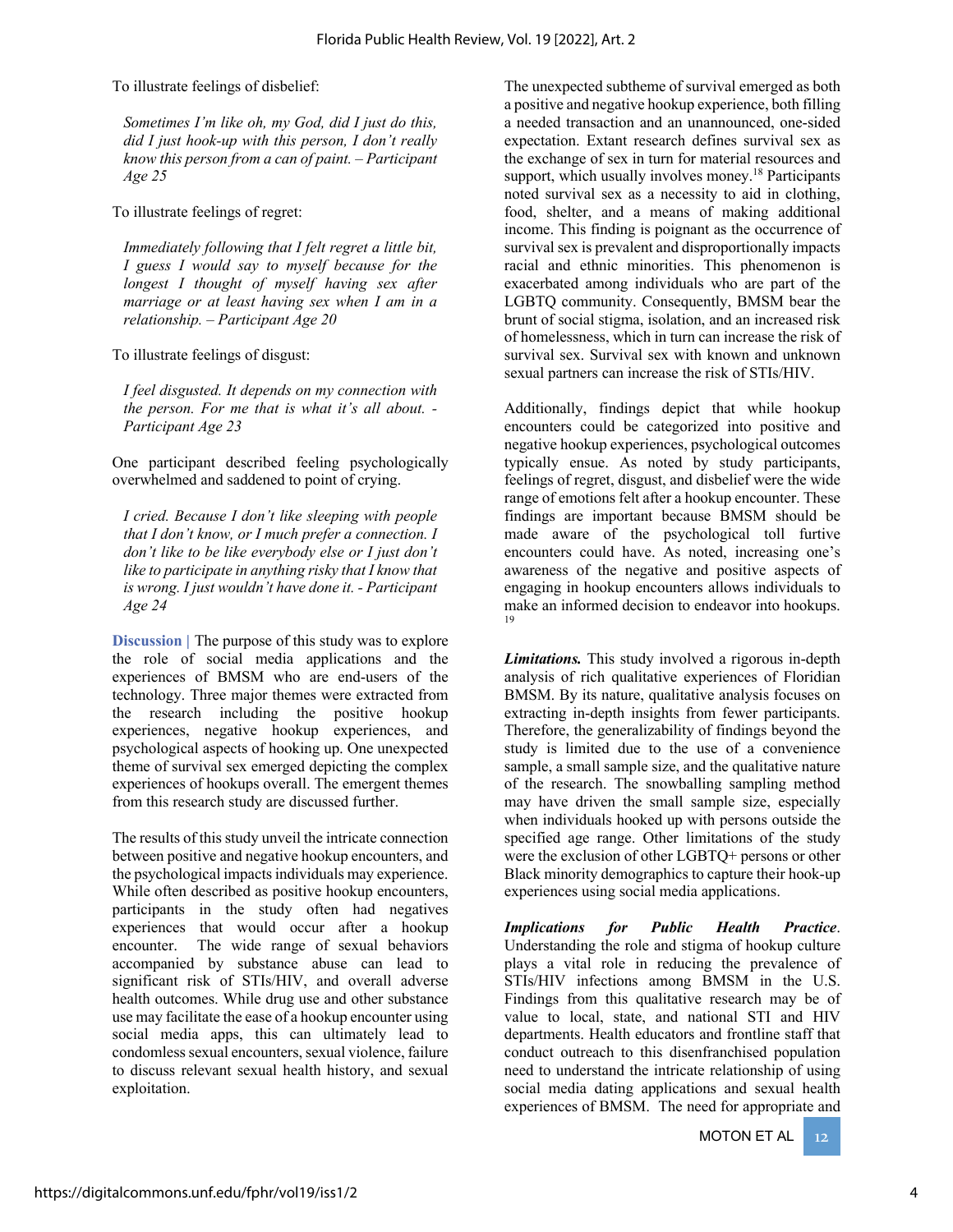relevant health communication messaging, which seeks to eliminate stigmatization of individuals could be a pathway for tailored evidence-based interventions for BMSM.

*Future Research.* Exploring the broad and overarching concept of hook-up culture among BMSM, provided some of the much-needed information to reach this population. Moreover, there were ideas that emerged from the study which, merits further research. Survival sex was a subcategory that emerged under two themes in the study. Future research should focus on this concept and the health outcomes related to this reoccurring phenomenon. Additional research should also include the hook-up culture of other disenfranchised minorities, such as the Black Latinx population. Currently, Latinx men who

have sex with men were at the highest risk for HIV acquisition in 2017.20Finally it would be advantageous to expand the age range of participants to beyond 25 as risky sexual behaviors do not cease at that age.

**Conclusions |** This study provides insight into the hookup experiences of a population that is typically underrepresented in research. Few studies have been conducted that examined the intricate relationship of social media applications and hook-up experiences among BMSM and its associated health outcomes. Understanding hook-up culture among BMSM could aid in developing interventions that recognize the myriad of issues Black gay men face while using these applications. Since BMSM account for a significant portion of all new HIV infections in the U.S, this research is timely and advisable.

### **References |**

- 1. Owen JJ, Rhoades GK, Stanley SM, Fincham FD. "Hooking up" among college students: demographic and psychosocial correlates. *Arch Sex Behav*. 2010;39(3):653-663. doi:10.1007/s10508-008-9414-1
- 2. Garcia JR, Reiber C, Massey SG, Merriwether AM. Sexual Hookup Culture: A Review. *Rev Gen Psychol*. 2012;16(2):161- 176. doi:10.1037/a0027911
- 3. Glenn, N.D., & Marquardt, E. Hooking up, hanging out, and hoping for Mr. right: College women on dating and mating today.www.semanticscholar.org/paper/Hook ing-up%2C-Hanging-out%2C-and-Hopingfor-Mr.-Right%3A-Glenn-Marquardt/d944c3d5f3134c5137886d2e5ba 2954a016c9040. Published 2001. Accessed January 2022.
- 4. Macapagal K, Kraus A, Moskowitz DA, Birnholtz J. Geosocial Networking Application Use, Characteristics of App-Met Sexual Partners, and Sexual Behavior Among Sexual and Gender Minority Adolescents Assigned Male at Birth [published correction appears in *J Sex Res*. 2020 Jan 30:1]. *J Sex Res*. 2020;57(8):1078- 1087. doi:10.1080/00224499.2019.1698004
- 5. Broaddus MR, DiFranceisco WJ, Kelly JA, St Lawrence JS, Amirkhanian YA, Dickson-Gomez JD. Social Media Use and High-Risk Sexual Behavior Among Black Men Who Have Sex with Men: A Three-City Study. *AIDS Behav*. 2015;19 Suppl 2(0 2):90-97. doi:10.1007/s10461-014-0980-z
- 6. Beymer MR, Weiss RE, Bolan RK, et al. Sex on demand: geosocial networking phone apps and risk of sexually transmitted infections among a cross-sectional sample of men who have sex with men in Los Angeles County. *Sex Transm Infect*. 2014;90(7):567-572. doi:10.1136/sextrans-2013-051494
- 7. Lendhart A, Purcell K, Smith A, Zickhuhr K. Social Media & Mobile Internet Use Among Teens and Young Adults. Pew Research Center website 2010. www.pewresearch.org/internet/2011/11/15/ why-americans-use-social-media/
- 8. Smith A. Why Americans use social media. Pew Research Center website 2011. www.pewresearch.org/internet/2011/11/15/ why-americans-use-social-media/.
- 9. HIV and African American Gay and Bisexual Men. Centers for Disease Control and Prevention website. https://www.cdc.gov/hiv/group/msm/bmsm. html . Updated 2020. Accessed 2021.
- 10. Hess KL, Hu X, Lansky A, Mermin J, Hall HI. Lifetime risk of a diagnosis of HIV infection in the United States. *Ann Epidemiol*. 2017;27(4):238-243. doi:10.1016/j.annepidem.2017.02.003
- 11. Glick SN, Morris M, Foxman B, et al. A comparison of sexual behavior patterns among men who have sex with men and heterosexual men and women. *J Acquir Immune Defic Syndr*. 2012;60(1):83-90. doi:10.1097/QAI.0b013e318247925e
- 12. Glaser BG, Strauss AL. The discovery of grounded theory: strategies for qualitative